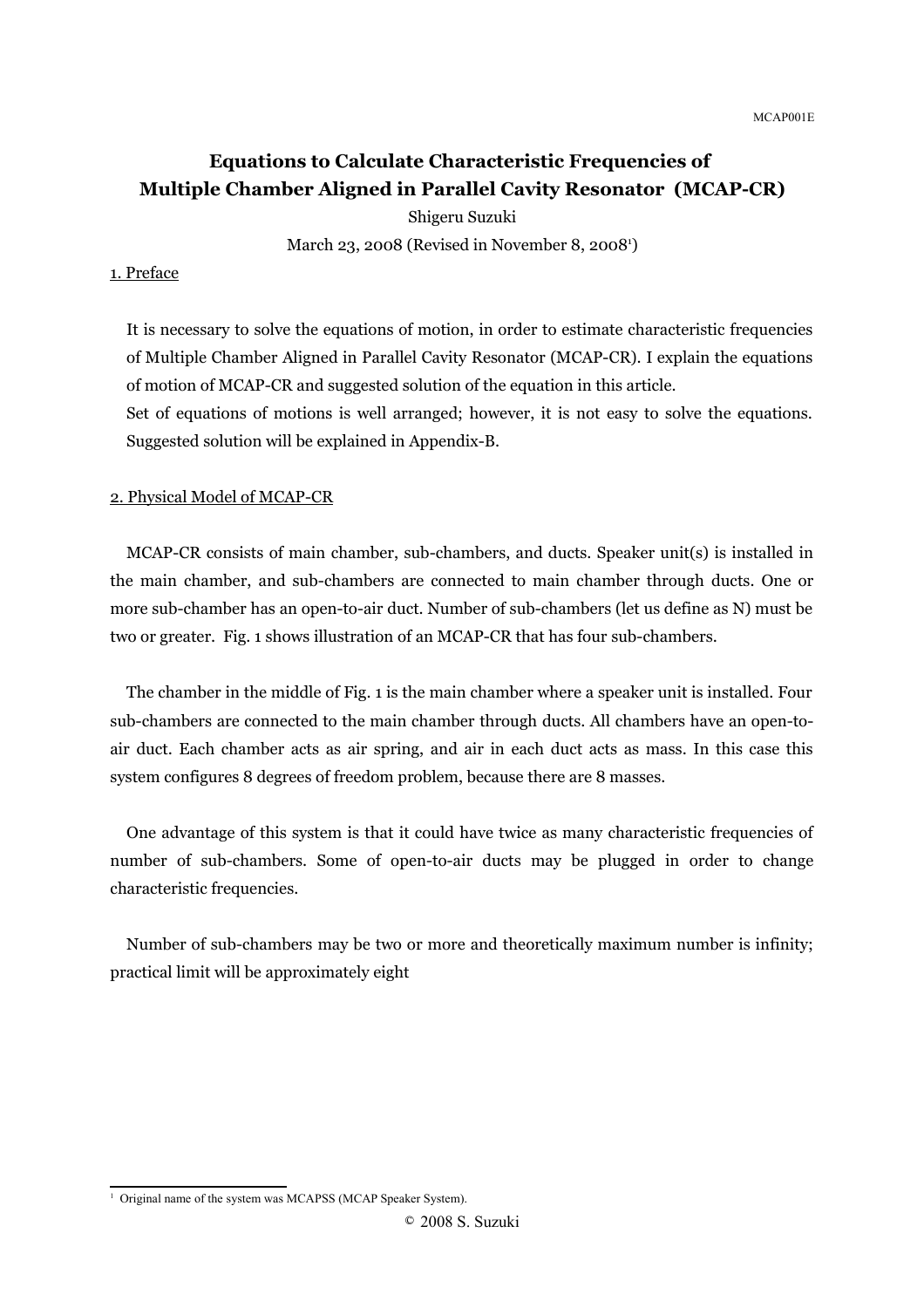

Fig.1 Schematic of MCAP-CR (N=4)

### 3. Basic Equations of Physical Model for MCAP-CR

We could say that MCAP-CR is a kind of bass-reflex system that has multiple characteristic frequency. It means basic equations can be extended from bass-reflex equations.

I begin with bass-reflex equations and extend the equations to MCAP-CR, because governing equations of MCAP-CR are more complex.

# Equations of Single Bass-Reflex System

Single Bass-Reflex system is a cavity resonator. This resonator consists of one chamber and one duct. A chamber acts as air spring and a duct acts as mass. This is simple vibration problem. Fig. 2 shows cavity resonator and its equivalent model.



Single Bass-Reflex Model

Equivalent Spring - Mass Model

Fig.2 Physical Model of Single Bass-Reflex System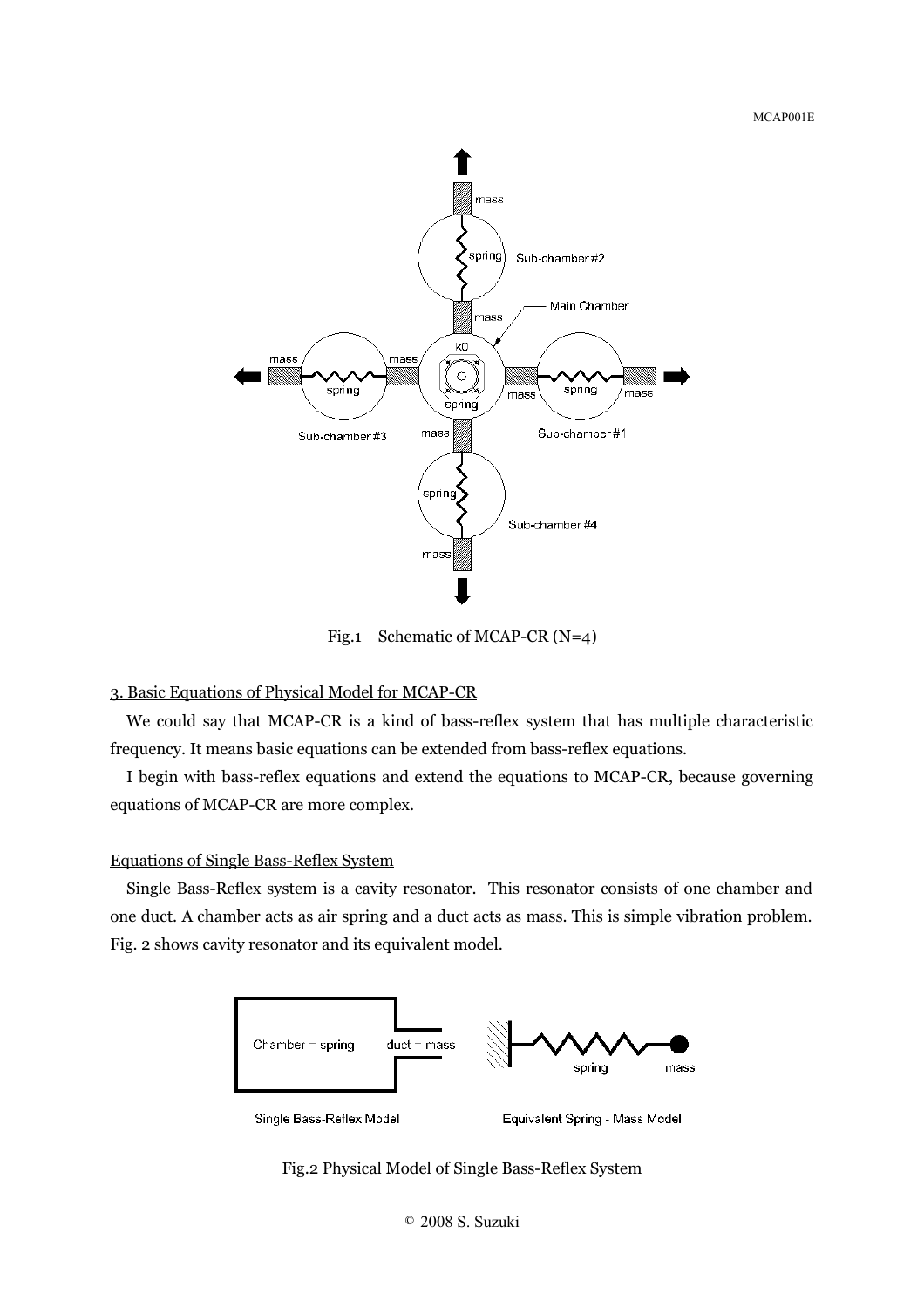Equations of cavity resonator are derived using state equation of ideal gas. It is expressed in equation (1) under adiabatic condition.

$$
PV^{\gamma} = \text{constant} \tag{1}
$$

Where,

P: Absolute air pressure inside the chamber [Pa] V : Capacity of chamber[m<sup>3</sup>] γ: Ratio of Specific Heats ( $\gamma$  = 1.40 for air).

Total derivative of equation (1) is expressed as:

$$
d(PV^{\gamma}) = V^{\gamma}dP + P \cdot \gamma V^{\gamma - 1}dV = 0 .
$$

Multiplying both terms of above equation by  $V^{-(\gamma-1)}$ , we get:

$$
VdP + \gamma PdV = 0
$$
  
\n
$$
dP = -\frac{\gamma P}{V}dV
$$
\n(2)

Hooke's law is expressed as equation (3)

$$
dF = -kdx \tag{3}
$$

where,

k: Spring constant of the chamber for the mass[N/m] F: Force acting to mass[N].

Now,

$$
\begin{cases} dF = a \cdot dP \\ dV = a \cdot dx \end{cases} \tag{4}
$$

where,

a: Cross sectional area of the duct[m<sup>3</sup> ].

Substituting equation (4) for equation (3), we get

$$
dF = -\frac{ay P}{V}dV = -\frac{a^2 y P}{V}dx
$$

Therefore, spring constant of the chamber is expressed as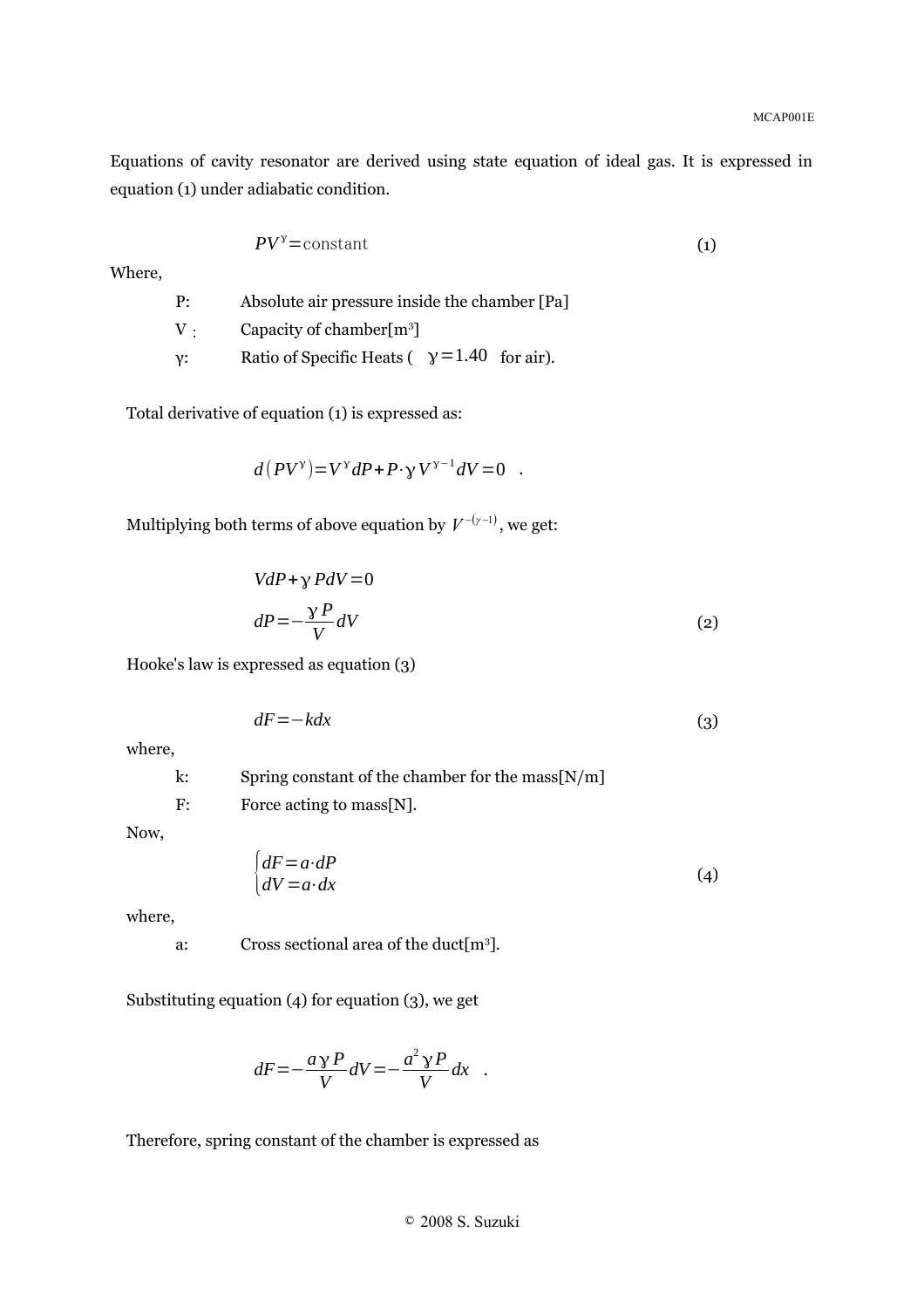$$
k = \frac{\gamma a^2 P}{V} \tag{5}
$$

By the way, spring constant of the chamber under isothermal condition is expressed as

$$
k = \frac{a^2 P}{V} \tag{5'}
$$

Above equations are the basic equations of single bass-reflex system.

Characteristic frequency of the system under adiabatic condition is expressed by equation (6).

$$
f_D = \frac{1}{2\pi} \sqrt{\frac{k}{m}} = \frac{1}{2\pi} \sqrt{\frac{\gamma a P}{\rho IV}} \quad \text{[Hz]}
$$
 (6)

In the same manner, characteristic frequency of the system under isothermal condition is expressed by equation (6)'.

$$
f_D = \frac{1}{2\pi} \sqrt{\frac{aP}{\rho IV}} \quad \text{[Hz]}
$$
 (6)

where,

 $m = \rho a l$ m: Mass of air in the duct[kg]  $ρ:$  Density of air[kg/m<sup>3</sup>] l: Equivalent length of duct[m]

These are the basic equations of single bass-reflex system. These are also used to derive equations of MCAP-CR.

#### Equation of Motion of MCAP-CR of Free Vibration

In general, adiabatic condition should be used; however, I applied isothermal condition for MCAP-CR calculation, because isothermal condition made better results than adiabatic condition. Please note this assumption is different from public understanding.

Fig. 3 defines axis of each motion where N=4. Arrows stand for positive direction of displacement  $(x_1 - x_8)$ .  $k_0 - k_8$  stands for spring constants of chambers for reference cross sectional area. Equivalent area of speaker corn is used as reference value of cross sectional area for simplicity.

Following naming rule of parameters is applied in this calculation.

A) Subscript 0 references parameter of main chamber.

B) Subscripts 1 through N reference parameters of sub-chambers.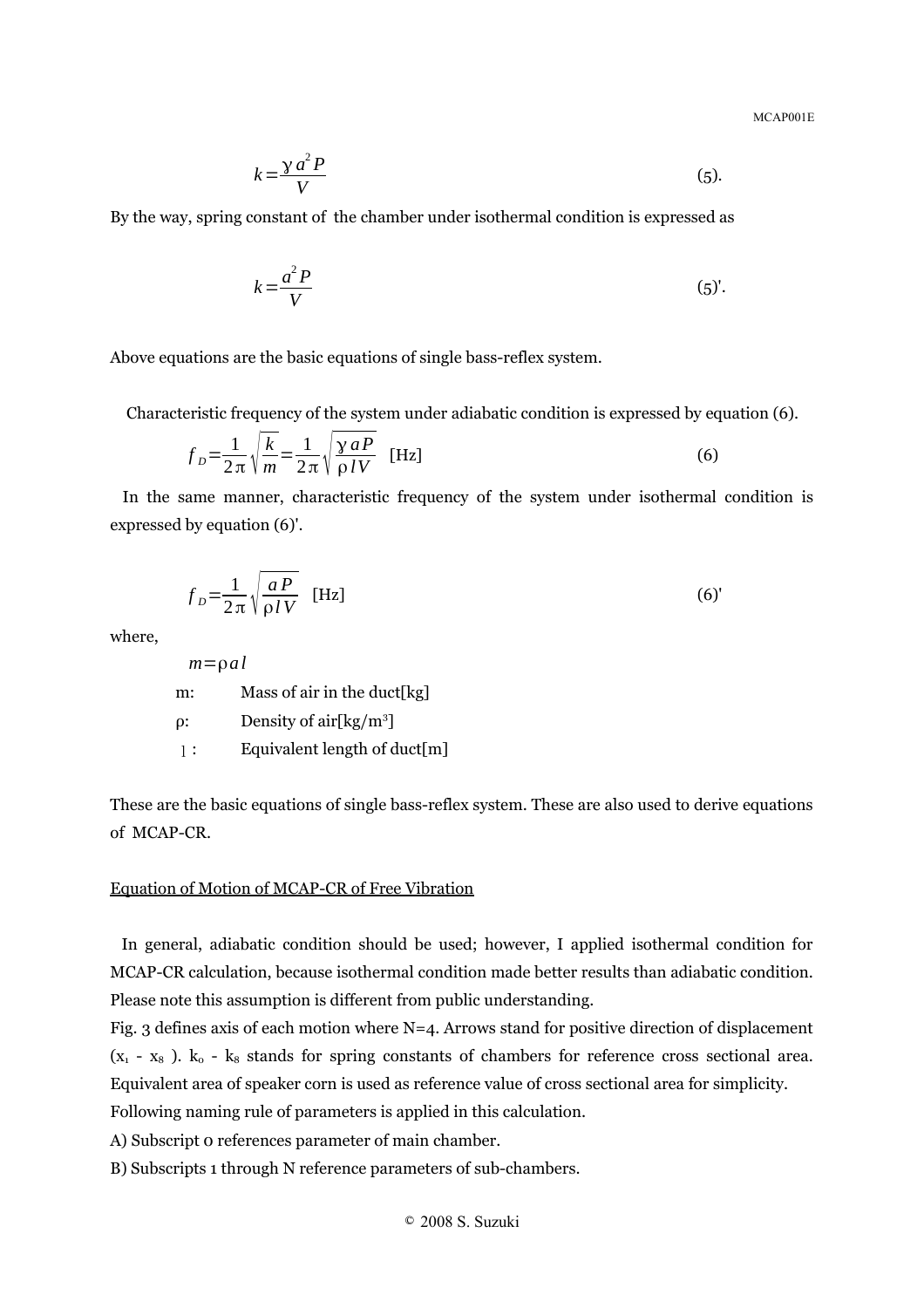

C) Subscripts N+1 through 2N reference for parameters of open-to-air ducts.

Fig.3 Definition of Directions of Parameters of MCAP-CR (N=4)

Spring constant of each chamber *k* is a function of cross sectional area of duct, so we use factor of each cross sectional area of duct divided by reference area. Reference area  $a_0$  is defined as effective corn area of speaker unit.

Let us define  $V_1, V_{2,...}, V_N$  as capacity of each chamber, then we get spring constant of each chamber for reference area  $a_0$  as expressed in equation (7).

$$
k_j = \frac{a_0^2 P}{V_j} \tag{7}
$$

Let us define cross sectional area of each duct as  $a_1, a_2, ..., a_N, a_{N+1}, ..., a_{2N}$ , then spring constant of each chamber for each duct is expressed in equation (8). Subscripts 1, 2, ..., N reference factors of ducts between main chamber and sub-chambers, and subscripts N+1, N+2, ..., 2N reference factors of open-to-air ducts.

$$
k_j^* = \frac{r_j^2 a_0^2 P}{V_j} \tag{8}
$$

where,

$$
r_j = \frac{a_j}{a_0} \quad .
$$

Equations of motion of free vibration of this system are expressed in equations (9), where  $x_j$ represents displacement of each mass.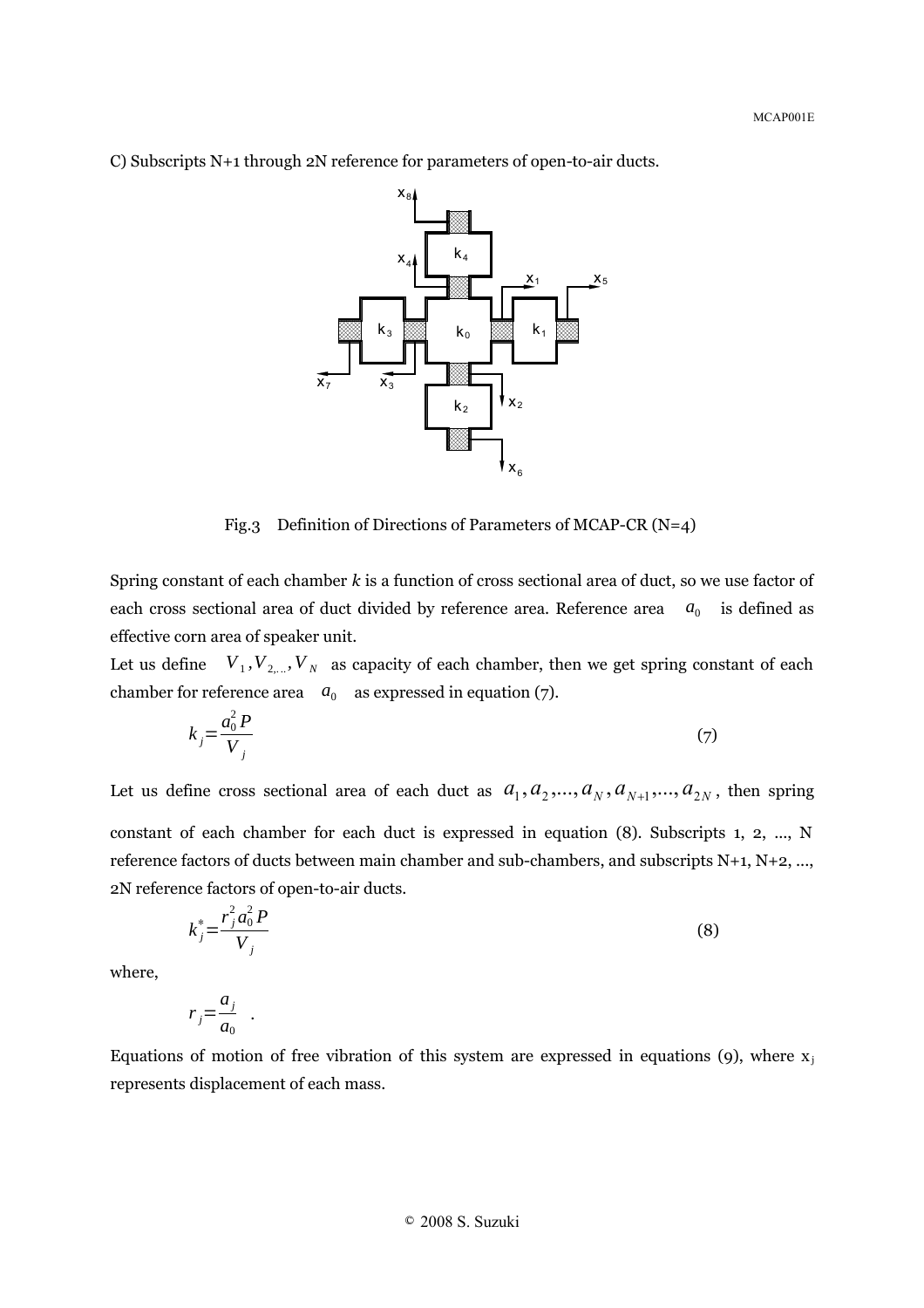$\blacksquare$ 

$$
\begin{cases}\nm_j \frac{d^2 x_j}{dt^2} + k_0 r_j \sum_{i=1}^N r_i x_i + k_j r_j (r_j x_j - r_{j+N} x_{j+N}) = 0 \\
m_{j+N} \frac{d^2 x_{j+N}}{dt^2} + k_j r_j (r_{j+N} x_{j+N} - r_j x_j) = 0\n\end{cases}
$$
\n(9)

where,

$$
j: j=1, 2, ..., N
$$

N: Number of sub-chambers.

 $\blacksquare$ 

An example of 8 degrees of freedom case  $(N=4)$  is shown below. Equation of motion in matrix format is expressed in equation (10).

$$
M\ddot{x} + Kx = 0 \tag{10}
$$

where,

$$
M = \begin{bmatrix} m_1 & 0 & 0 & 0 & 0 & 0 & 0 & 0 \\ 0 & m_2 & 0 & 0 & 0 & 0 & 0 & 0 \\ 0 & 0 & m_3 & 0 & 0 & 0 & 0 & 0 \\ 0 & 0 & 0 & m_4 & 0 & 0 & 0 & 0 \\ 0 & 0 & 0 & 0 & m_5 & 0 & 0 & 0 \\ 0 & 0 & 0 & 0 & 0 & m_6 & 0 & 0 \\ 0 & 0 & 0 & 0 & 0 & 0 & m_7 & 0 \\ 0 & 0 & 0 & 0 & 0 & 0 & 0 & m_8 \end{bmatrix} \qquad x = \begin{bmatrix} x_1 \\ x_2 \\ x_3 \\ x_4 \\ x_5 \\ x_6 \\ x_7 \\ x_8 \\ x_9 \\ x_1 \\ x_8 \\ x_9 \\ x_1 \\ x_8 \\ x_9 \\ x_1 \\ x_1 \\ x_2 \\ x_3 \\ x_4 \\ x_5 \\ x_6 \\ x_7 \\ x_8 \\ x_9 \\ x_1 \\ x_2 \\ x_3 \\ x_4 \\ x_5 \\ x_6 \\ x_7 \\ x_8 \\ x_9 \\ x_0 \\ x_1 \\ x_2 \\ x_3 \\ x_4 \\ x_5 \\ x_6 \\ x_7 \\ x_8 \\ x_9 \\ x_0 \\ x_1 \\ x_2 \\ x_3 \\ x_4 \\ x_5 \\ x_6 \\ x_7 \\ x_8 \\ x_9 \\ x_0 \\ x_1 \\ x_2 \\ x_3 \\ x_4 \\ x_5 \\ x_6 \\ x_7 \\ x_8 \\ x_9 \\ x_0 \\ x_1 \\ x_2 \\ x_3 \\ x_4 \\ x_5 \\ x_6 \\ x_7 \\ x_8 \\ x_9 \\ x_0 \\ x_1 \\ x_2 \\ x_3 \\ x_4 \\ x_5 \\ x_6 \\ x_7 \\ x_9 \\ x_0 \\ x_1 \\ x_2 \\ x_3 \\ x_4 \\ x_5 \\ x_6 \\ x_7 \\ x_8 \\ x_9 \\ x_0 \\ x_1 \\ x_2 \\ x_3 \\ x_4 \\ x_5 \\ x_6 \\ x_7 \\ x_8 \\ x_9 \\ x_0 \\ x_1 \\ x_2 \\ x_3 \\ x_4 \\ x_5 \\ x_6 \\ x_7 \\ x_8 \\ x_9 \\ x_0 \\ x_0 \\ x_1 \\ x_2 \\ x_3 \\ x_4 \\ x_5 \\ x_6 \\ x_7 \\ x_8 \\ x_9 \\ x_0 \\ x_1 \\ x_2 \\ x_3 \\ x_4 \\ x_5 \\ x_6 \\ x_7 \\ x_8 \\ x_9
$$

$$
\mathbf{K} = \begin{bmatrix} \mathbf{A} & \mathbf{B} \\ \mathbf{C} & \mathbf{D} \end{bmatrix} \quad \mathbf{A} = \begin{bmatrix} (k_0 + k_1) r_1^2 & k_0 r_1 r_2 & k_0 r_1 r_3 & k_0 r_1 r_4 \\ k_0 r_2 r_1 & (k_0 + k_2) r_2^2 & k_0 r_2 r_3 & k_0 r_2 r_4 \\ k_0 r_3 r_1 & k_0 r_3 r_2 & (k_0 + k_3) r_3^2 & k_0 r_3 r_4 \\ k_0 r_4 r_1 & k_0 r_4 r_2 & k_0 r_4 r_3 & (k_0 + k_4) r_4^2 \end{bmatrix}
$$
\n
$$
\mathbf{B} = \mathbf{C} = \begin{bmatrix} -k_1 r_1 r_5 & 0 & 0 & 0 \\ 0 & -k_2 r_2 r_6 & 0 & 0 \\ 0 & 0 & -k_3 r_3 r_7 & 0 \\ 0 & 0 & 0 & -k_4 r_4 r_8 \end{bmatrix}
$$
\n
$$
\mathbf{D} = \begin{bmatrix} k_1 r_5^2 & 0 & 0 & 0 \\ 0 & k_2 r_6^2 & 0 & 0 \\ 0 & 0 & k_3 r_7^2 & 0 \\ 0 & 0 & 0 & k_4 r_8^2 \end{bmatrix} \quad .
$$

*m*<sub>*j*</sub> stands for mass of involved air in each duct, i.e.  $m_j = \rho a_j l_j$ where,  $\beta$  and  $l_j$  stand for respectively density of air and effective length of each duct.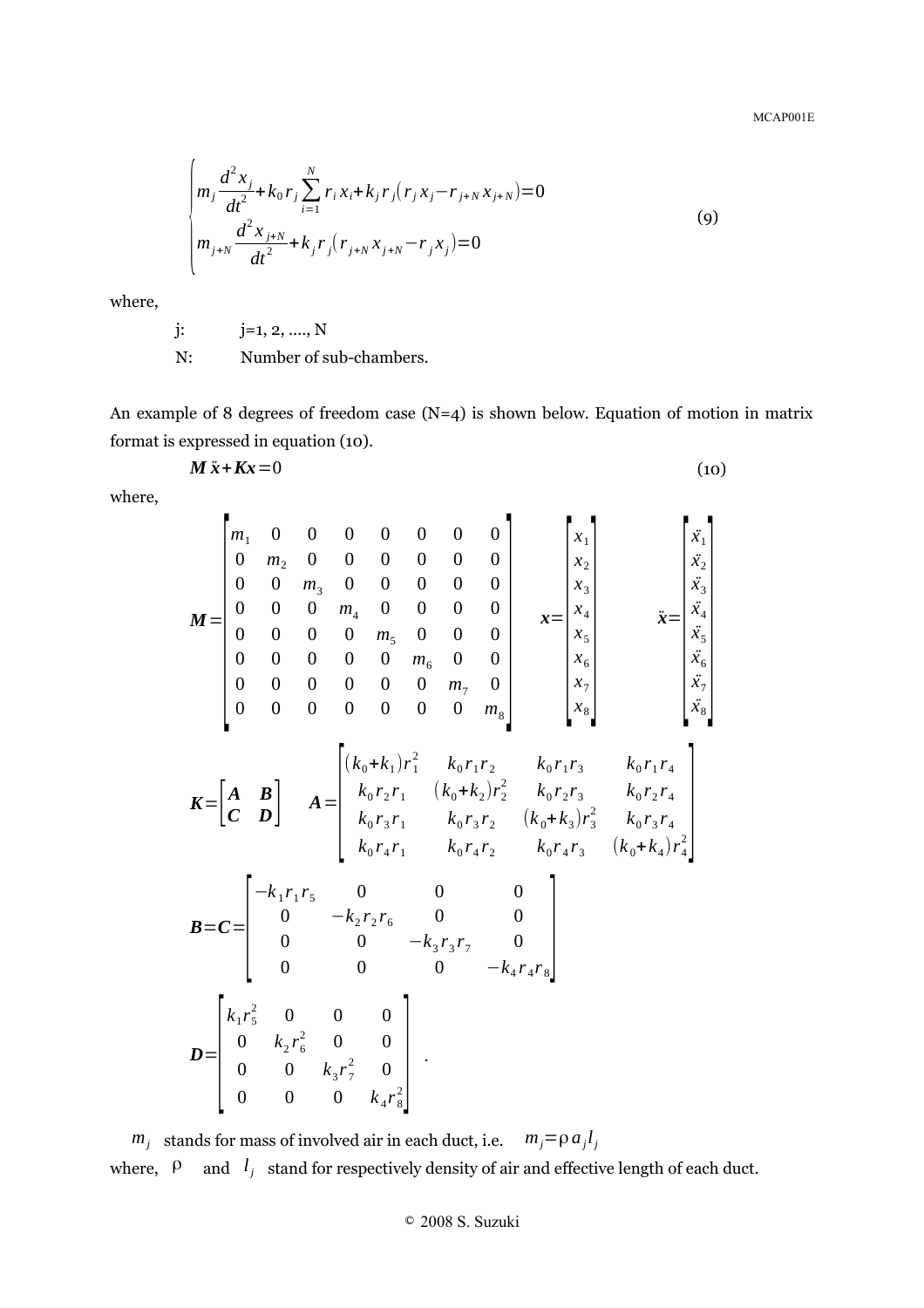#### 4. Solution of Characteristic Frequencies of MCAP-CR

We need calculation to solve equation (9), so let us calculate eigen values of the equation of motion (10) in matrix format. Eigen values of the equation of motion can be calculated to solve equation (11).

$$
|\mathbf{K} - \lambda \mathbf{M}| = 0 \tag{11}
$$

or

$$
|\mathbf{M}^{-1}\mathbf{K} - \lambda \mathbf{E}| = 0 \tag{11'}
$$

Since equation (11) configures a polynomial whose degree is  $2N$ , then we could get  $2N$  roots. Solution may include multiple root and/or complex roots.

Characteristic frequencies can be calculated after getting eigen values of this problem as follows.

$$
f_k = \frac{\sqrt{\lambda_k}}{2\pi} = \frac{\omega_k}{2\pi}
$$
\n(12)

where,

 $\lambda_k$  : Eigen values

 $\omega_k$  : Angular frequency [rad/s]

 $f_k$  : Frequency [Hz]

 $k = 1, 2, ..., 2N$ .

We have got all the procedure to solve characteristic frequencies of MCAP-CR as shown above.

Since it is very tough to solve eigen value problems of degree of three or greater, we should use computer programs to calculate numerically. There are a number of algorithms to calculate eigen values. The best way to solve MCAP-CR equations is to use proven commercial programs; however, it may cost a lot to purchase one.

Relatively simple codes are to use frame algorithm or Jacob's algorithm; however, there remain some problems. Frame algorithm is not suitable to calculate numerically, because calculation errors may not be negligible. I tried to use frame algorithm, but I saw huge error and its result was not practical. I also tried to use Jacob's algorithm. It worked fine, but I had to design the MCAP-CR to make same mass of air involved in each duct.

Practically the simplest solution was to calculate determinant values numerically as a function of frequency every discrete frequencies over supposed frequency range. Characteristic frequency exists in a range between two consecutive discrete frequencies where sign changes negative to positive or positive to negative. This resolution of calculation should be practically enough, because there are many more uncertain factors.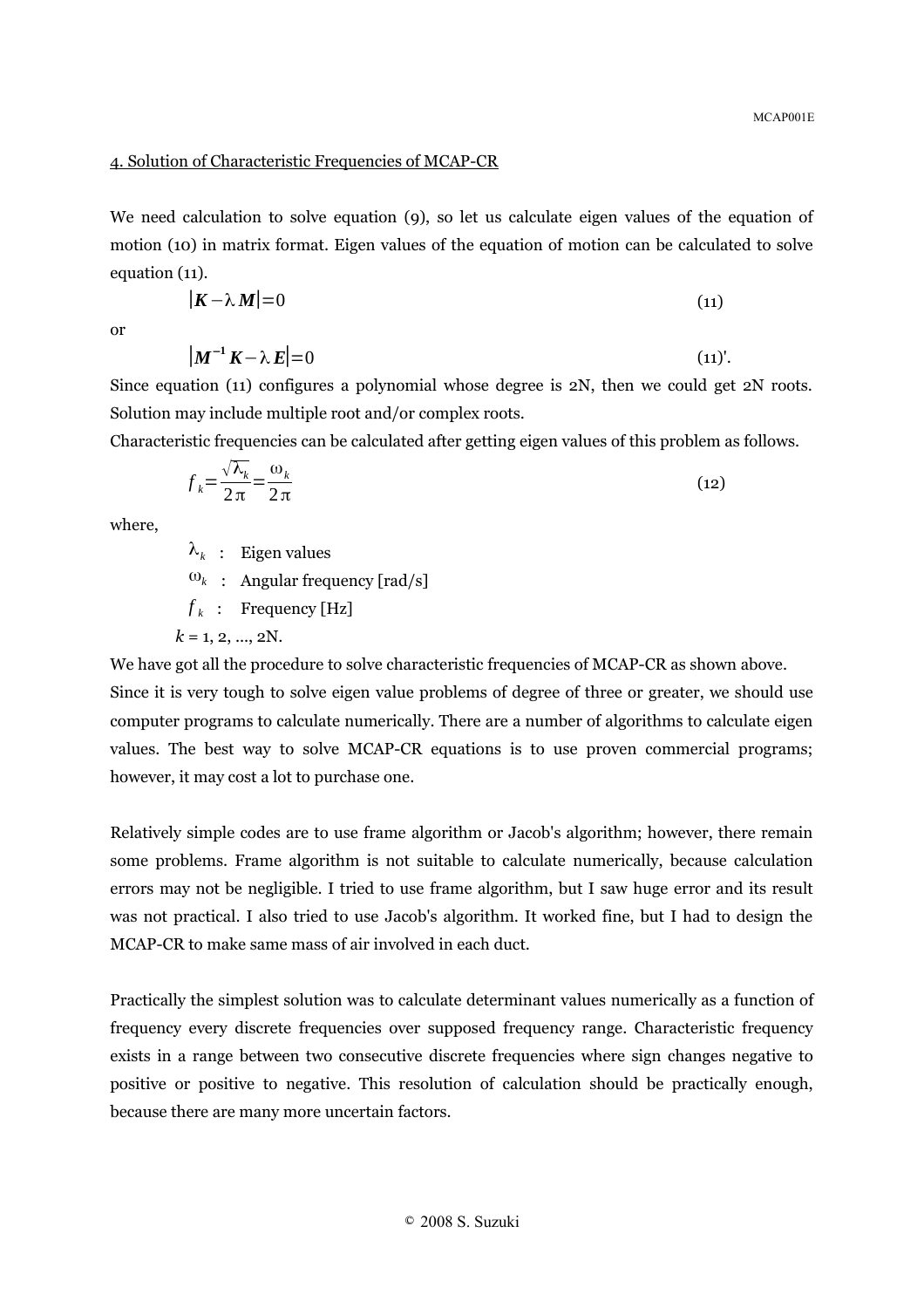# **Appendix -A**

In case N=1 (Double Bass-Reflex System)

MCAP-CR requires  $N=2$  or greater, but same equations can be used where  $N=1$ . This calculation is simpler and can analytically solve without computer programs. Equation (9) is simplified to equation (A1).

$$
\begin{cases} m_1 \ddot{x}_1 + (k_0 + k_1) r_1 x_1 - k_1 r_1 r_2 x_2 = 0 \\ m_2 \ddot{x}_2 - k_1 r_1 r_2 x_1 + k_1 r_2^2 x_2 = 0 \end{cases}
$$
 (A1)

Expressing equation (A1) in matrix format, then (A1) becomes equation (A2) or (A3).

$$
M\ddot{x} + KX = 0 \tag{A2}
$$

$$
\ddot{\mathbf{x}} + \mathbf{M}^{-1}\mathbf{K}\mathbf{x} = 0 \tag{A3}
$$

Characteristic equation of (A3) is as follows:

$$
\left| \mathbf{M}^{-1} \mathbf{K} - \lambda \mathbf{E} \right| = 0 \tag{A4}
$$

where,

$$
\mathbf{M} = \begin{bmatrix} m_1 & 0 \\ 0 & m_2 \end{bmatrix} , \quad \mathbf{K} = \begin{bmatrix} (k_0 + k_1) r_1^2 & -k_1 r_1 r_2 \\ -k_1 r_2 r_1 & k_1 r_2^2 \end{bmatrix} , \quad \mathbf{x} = \begin{bmatrix} x_1 \\ x_2 \end{bmatrix} , \quad \mathbf{E} = \begin{bmatrix} 1 & 0 \\ 0 & 1 \end{bmatrix} .
$$

Let us calculate an example of  $DB-3^2$  $DB-3^2$  by Nagaoka.

Principal dimensions of DB-3 are given in Table 1A and1B.

| Tablet A<br>Maill Chailipei     |       |       |       |                                                         |         |  |  |  |
|---------------------------------|-------|-------|-------|---------------------------------------------------------|---------|--|--|--|
|                                 | W[m]  | D[m]  | H[m]  | Capacity $\left[n^3\right]$   Capacity $\left[l\right]$ |         |  |  |  |
| Chamber                         | 0.224 | 0.194 | 0.155 | 0.006736                                                | 6.74    |  |  |  |
| Duct                            | 0.070 | 0.070 | 0.111 | $-0.00054$                                              | $-0.54$ |  |  |  |
| Displacement of<br>speaker unit |       |       |       | $-0.00010$                                              | $-0.1$  |  |  |  |

**Total 0.006092 6.09**

Table1 A Main Chamber

| Table 1B Sub-Chamber |       |       |       |                                     |         |  |  |  |
|----------------------|-------|-------|-------|-------------------------------------|---------|--|--|--|
|                      | W[m]  | D[m]  | H[m]  | Capacity[ $m^3$ ]  Capacity [ $l$ ] |         |  |  |  |
| Chamber              | 0.224 | 0.194 | 0.480 | 0.02086                             | 20.86   |  |  |  |
| Duct                 | 0.075 | 0.075 | 0.060 | $-0.00034$                          | $-0.34$ |  |  |  |
| <b>Ribs</b>          | 0.224 | 0.015 | 0.036 | $-0.00012$                          | $-0.12$ |  |  |  |
| <b>Total</b>         |       |       |       | 0.020400                            | 20.40   |  |  |  |

<span id="page-7-0"></span><sup>2</sup> Tetsuo Nagaoka, " Newest original Speaker Craft 20 (Japanese)", pp113-116, Ongakunotomo (1986)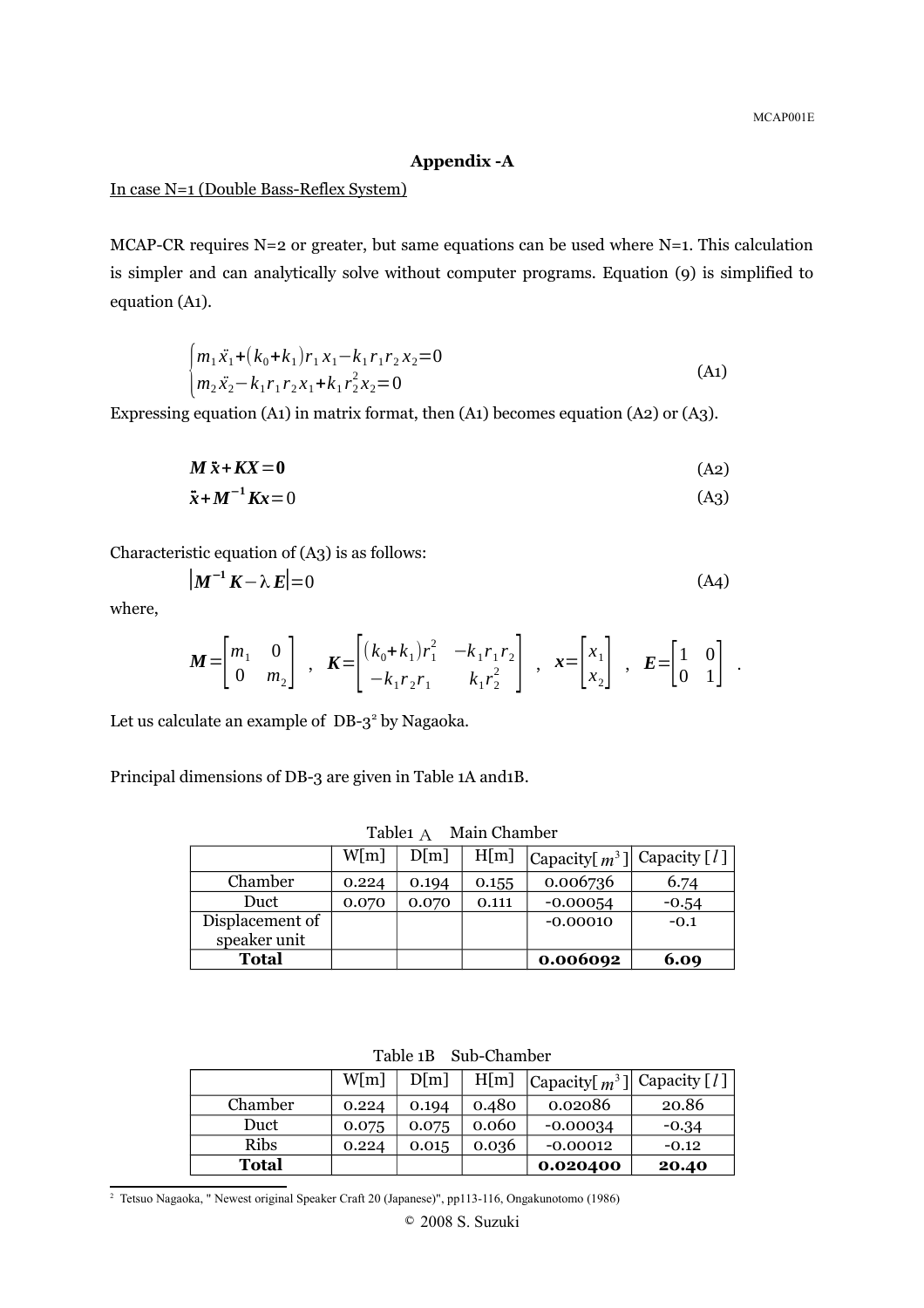Equation (A4) is transformed as equation (A5).

$$
(k_{11} - \lambda m_1)(k_{22} - \lambda m_2) - k_{12}k_{21} = 0
$$
\n(A5)

Arranging equation (A5) to polynomial form, we get

$$
m_1 m_2 \lambda^2 - (k_{11} m_2 - k_{22} m_1) \lambda - k_{12} k_{21} + k_{11} k_{12} = 0
$$
 (A6).

Because it is obvious that neither  $m_1 = 0$  nor  $m_2 = 0$ , formula of root is applicable, then we get

$$
\lambda = \frac{k_{11}m_2 + k_{22}m_1 \pm \sqrt{(k_{aa}m_2 + k_{22}m_1)^2 - 4m_1m_2(k_{11}k_{22} - k_{12}k_{21})}}{2m_1m_2}
$$
 (A7).

Characteristic frequencies are then calculated as

$$
f_1 = \frac{\sqrt{\lambda_1}}{2\pi} , \quad f_2 = \frac{\sqrt{\lambda_2}}{2\pi}
$$

Calculation results were  $f_1=91.3\text{Hz}$  and 45.2Hz.

Reference by Nagaoka gives approximate formulae. Using the reference formulae, we get fd1=94.0Hz and fd2=51.5Hz. There results are practically close enough.

Please note that my equations does not assume adiabatic but isothermal condition as I already discussed. In any case my equations are practical enough for double bass-reflex systems.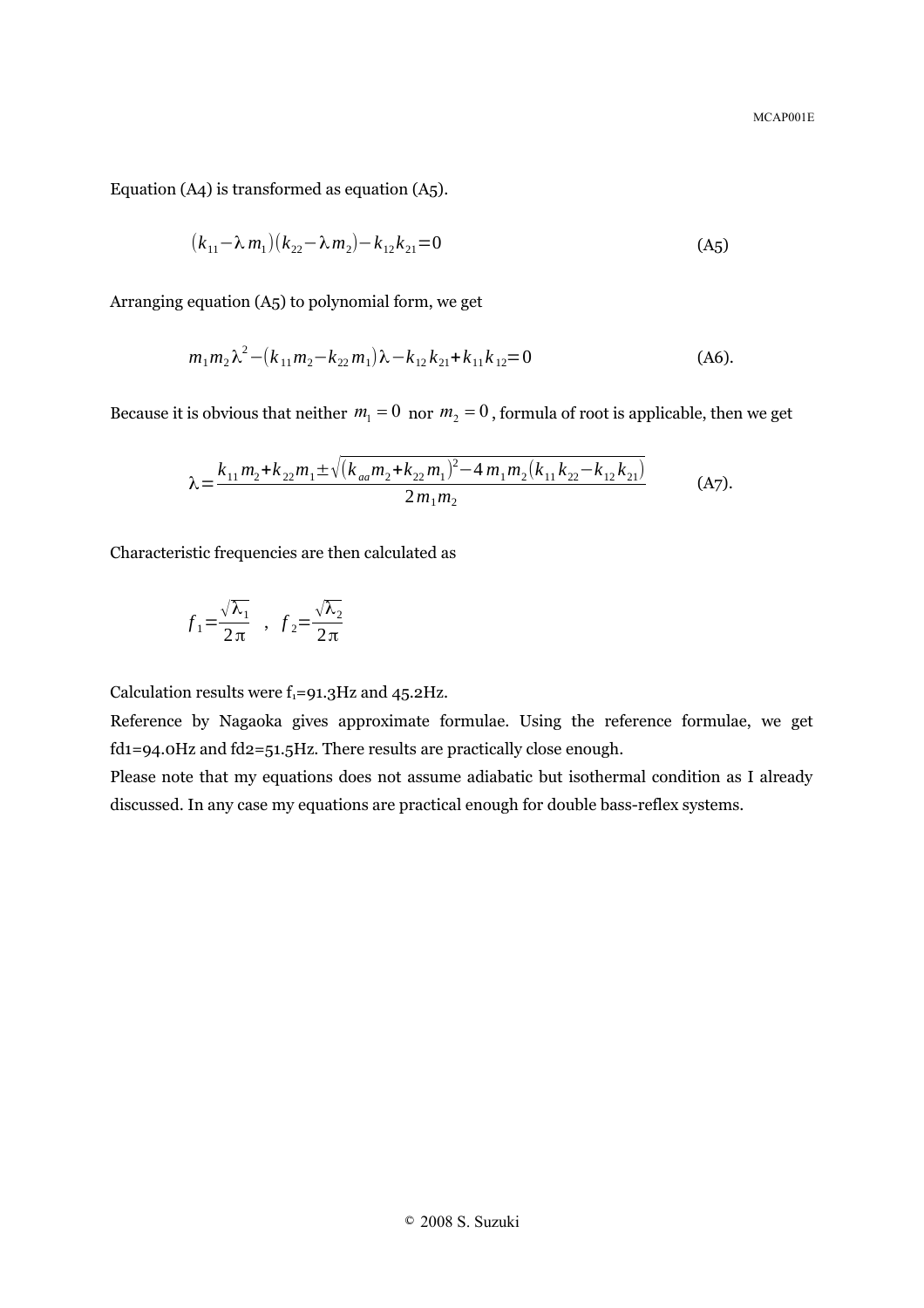#### **Appendix-B**

#### In case  $N \geq 2$  (4 degrees of freedom or greater): True MCAP-CR

In Appendix-A we have already solved the simplest case (N=1: double bass-reflex); however, it is necessary to use numerical calculation to solve general cases ( $N \ge 2$ ). We know that it is not simple to calculate eigen values of three or more degrees of freedom problems.

We will try the simplest method to estimate eigen values of multiple degree of freedom free vibration problems.

We know that eigen values are roots of equation (11). We consider the function (B1).

$$
G(\lambda) = |\mathbf{M}^{-1} \mathbf{K} - \lambda \mathbf{E}| \tag{B1}
$$

where,

$$
\lambda = \omega^2 = 4 \pi^2 f^2 \tag{B2}
$$

f: Frequency [Hz]

ω: Angular frequency [rad/sec]

We consider  $g(\lambda)$  in order to reduce number of digit of the value, because  $G(\lambda)$  will become very big value. Calculating  $G(\lambda)$  will increase numerical error.

$$
g(\lambda) = \frac{m_1}{k_{11}} \cdot \frac{m_2}{k_{22}} \cdot \cdot \cdot \frac{m_L}{k_{LL}} \cdot G(\lambda) = \frac{m_1}{k_{11}} \cdot \frac{m_2}{k_{22}} \cdot \cdot \cdot \frac{m_L}{k_{LL}} \cdot |M^{-1}K - \lambda E|
$$
(B3)

where,

$$
L=2N.
$$

Let us define discrete value of frequency as

$$
f_k = f_{\min} + \Delta f \tag{B4}
$$

then,

$$
\lambda_k = 4\pi^2 f_k^2 \tag{B5.}
$$

*f*  $_{min}$  shall be defined by ourselves. It must be 0 or greater.  $\Delta f$  shall also by defined by ourselves. It depends on which resolution we need.  $\Delta f =1$  [Hz] will be practical enough.

We calculate the following function one by one.

$$
g(\lambda) = \frac{m_1}{k_{11}} \cdot \frac{m_2}{k_{22}} \cdot \cdot \cdot \frac{m_L}{k_{LL}} \cdot \left| \mathbf{M}^{-1} \mathbf{K} - 4 \pi^2 f_k \mathbf{E} \right|
$$
 (B6)

This calculation will let us know where the roots are in resolution range.

Fig. B-1 shows a result of a case N=3.